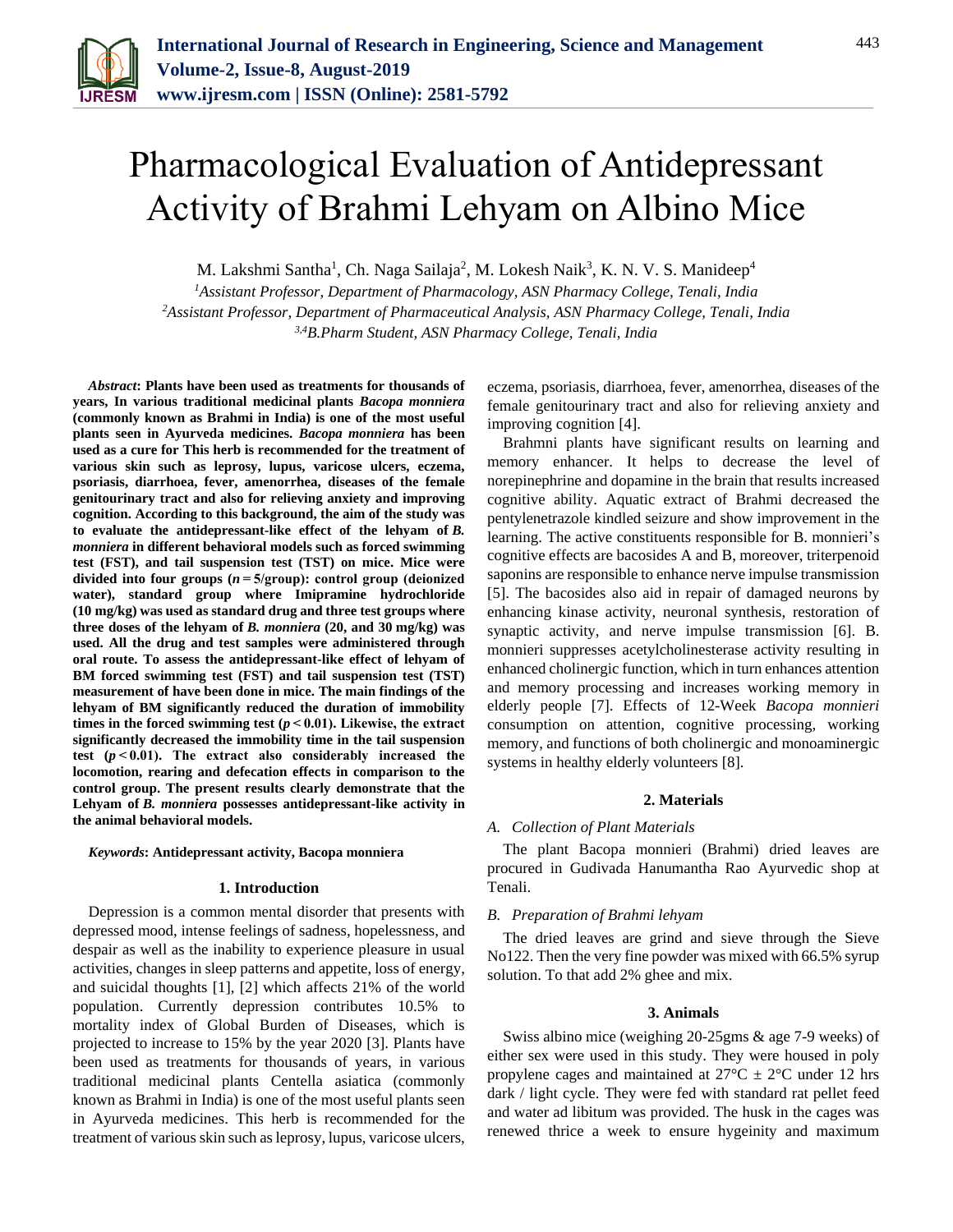

comfort for animals.

## **4. Methods**

## *A. Experimental models*

Control animals were treated with distilled water. Drugs like imipramine, test drug brahmi lehyam (10mg, 20mg, 30mg/kg) were dissolved in distilled water and administered orally.

# *1) Forced swimming test*

Mice were forced to swim individually for 15 min, in a glass beaker of 11cm diameter, 15cm height containing fresh water up to a height of 6cm, at a temperature of  $27 \pm 2$ °C. Each mouse was forced to swim in a similar environment for a period of 6 min in a "test-session". The test-session was conducted before and after the drug treatment. The mouse was considered immobile when it floats motionlessly or made only those movements necessary to keep its head above the water surface. The total duration of the immobility during the last 4 min of the 6 min test was recorded [9].

# *2) Tail suspension test*

Treatment was given 60 min prior to study as described by study design. Mice were suspended on the edge of the table, 50 cm above the floor, with the help of adhesive tape placed approximately 1 cm from the tip of the tail. The total duration of immobility induced by tail suspension was recorded during a 6 min of the 10 min period. Animal was considered to be immobile when it did not show any movement of the body, hanged passively and completely motionless [10].

# **5. Results**

Table 1 Preliminary phytochemical Screening of Brahmi Test for Chemical constituents Result Saponins Positive Proteins Negative Flavonoids Positive Terpenoids Positive

Glycosides Positive Tannins Positive Phenolic compounds Positive

# **6. Experimental models**

*A. Antidepressant activity*





Fig. 2. Effect of Brahmi (20 and 30 mg/kg) on Forced swimmed test in mice

# **7. Discussion**

## *A. Phytochemical substances*

The lehyam of *B. monnieri* was revealed the presence of tannins, glycosides, terpenoids, saponins, bacosides, bacopasides, bacopasaponins, and steroids. The major chemical constituents isolated and characterized from *B. monnieri* are dammaranes of triterpenoid saponins with pseudojujubogenin glycosides or jujubogenin glycosides, Flavonoids.

| וו<br>эΓ |  |
|----------|--|
|----------|--|

| Effect of Brahmi $(20 \text{ and } 30 \text{ mg/kg})$ on Tail suspension test in mice |                           |                     |                      |                                   |              |  |  |  |
|---------------------------------------------------------------------------------------|---------------------------|---------------------|----------------------|-----------------------------------|--------------|--|--|--|
| Groups                                                                                | Treatment                 | Onset of immobility | Duration Time in sec | Difference b/w onset and duration | % inhibition |  |  |  |
|                                                                                       |                           | time in sec         |                      |                                   |              |  |  |  |
| I-Normal control                                                                      | Distilled water           | 109                 | 142                  | $33 \text{ sec}$                  |              |  |  |  |
| II-Std                                                                                | Imipramine $10mg/Kg(p.o)$ | 150                 | 163                  | 13 sec                            | 60.7         |  |  |  |
| $III-1st$ test dose                                                                   | Brahmi $20mg/Kg(p.o)$     | 96                  | 126                  | 30sec                             | 9.1          |  |  |  |
| $IV-2nd$ test dose                                                                    | Brahmi 30mg/Kg (p.o)      | 64                  | 89                   | 25sec                             | 24.3         |  |  |  |

Each value represents Mean ± S.E.M., n=6. \*\*p< 0.051 and \*\*p< 0.05 compared with control

| Table 3                                                           |  |
|-------------------------------------------------------------------|--|
| Effect of Brahmi (20 and 30 mg/kg) on Forced swimmed test in mice |  |

| Groups              | <b>Treatment</b>          | Onset of immobility | Duration Time in sec | Difference b/w onset and duration | % inhibition |
|---------------------|---------------------------|---------------------|----------------------|-----------------------------------|--------------|
|                     |                           | time in sec         |                      |                                   |              |
| I-Normal control    | Distilled water           | 160                 | 207                  | 47 sec                            |              |
| II-Std              | Imipramine $10mg/Kg(p.o)$ | 151                 | 171                  | 20 sec                            | 57.5         |
| $III-1st$ test dose | Brahmi $20mg/Kg(p.o)$     | 187.5               | 219.5                | 32 sec                            |              |
| $IV-2nd$ test dose  | Brahmi $30mg/Kg(p.o)$     | 141                 | 165                  | 24sec                             | 49           |

Each value represents Mean  $\pm$  S.E.M., n=6. \*\*p< 0.05 compared with control

Fig. 1. Effect of Brahmi (20 and 30 mg/kg) on Tail suspension test in mice